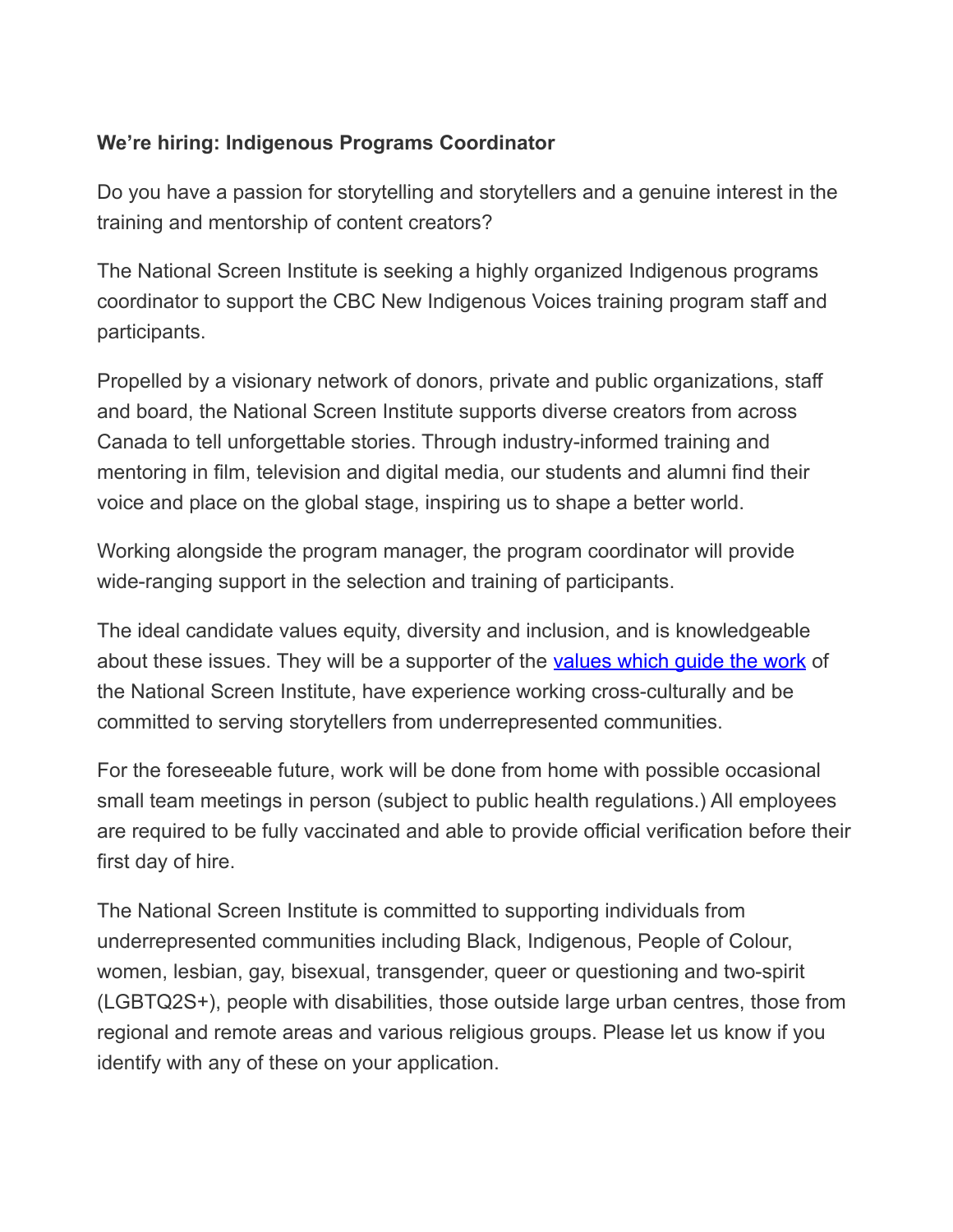We encourage you to review the National Screen Institute at <https://nsi-canada.ca/>.

Please submit a resume indicating relevant experience and a cover letter expressing your interest in the position to careers@nsi-canada.ca.

Application deadline: Tuesday, February 22 @ noon, Central Time.

We thank all candidates for their interest. Only those selected for an interview will be contacted.

#### **JOB DESCRIPTION**

#### **Indigenous Programs Coordinator**

**Organization**: National Screen Institute - Canada (NSI)

**Location**: Winnipeg, Manitoba

**Status**: Full-time, contract, April to August 2022

**Reports to**: Director of Operations

**Application deadline**: Tuesday, February 22 @ noon, Central Time

### **OVERVIEW**

The Indigenous program coordinator provides essential support to the CBC New Indigenous Voices program manager in the selection of participants and organization, management and delivery of training. Working collaboratively with the program manager, they help create a positive learning experience for participants and ensure timely delivery of the program to meet funder expectations.

CBC New Indigenous Voices is a full-time, 14-week online training program for Indigenous creators to learn the essential elements of working in the film, TV and digital media industries. The program includes full-time classroom training and an industry internship. The curriculum is designed with traditional and spiritual elements. Minimum wage is paid throughout.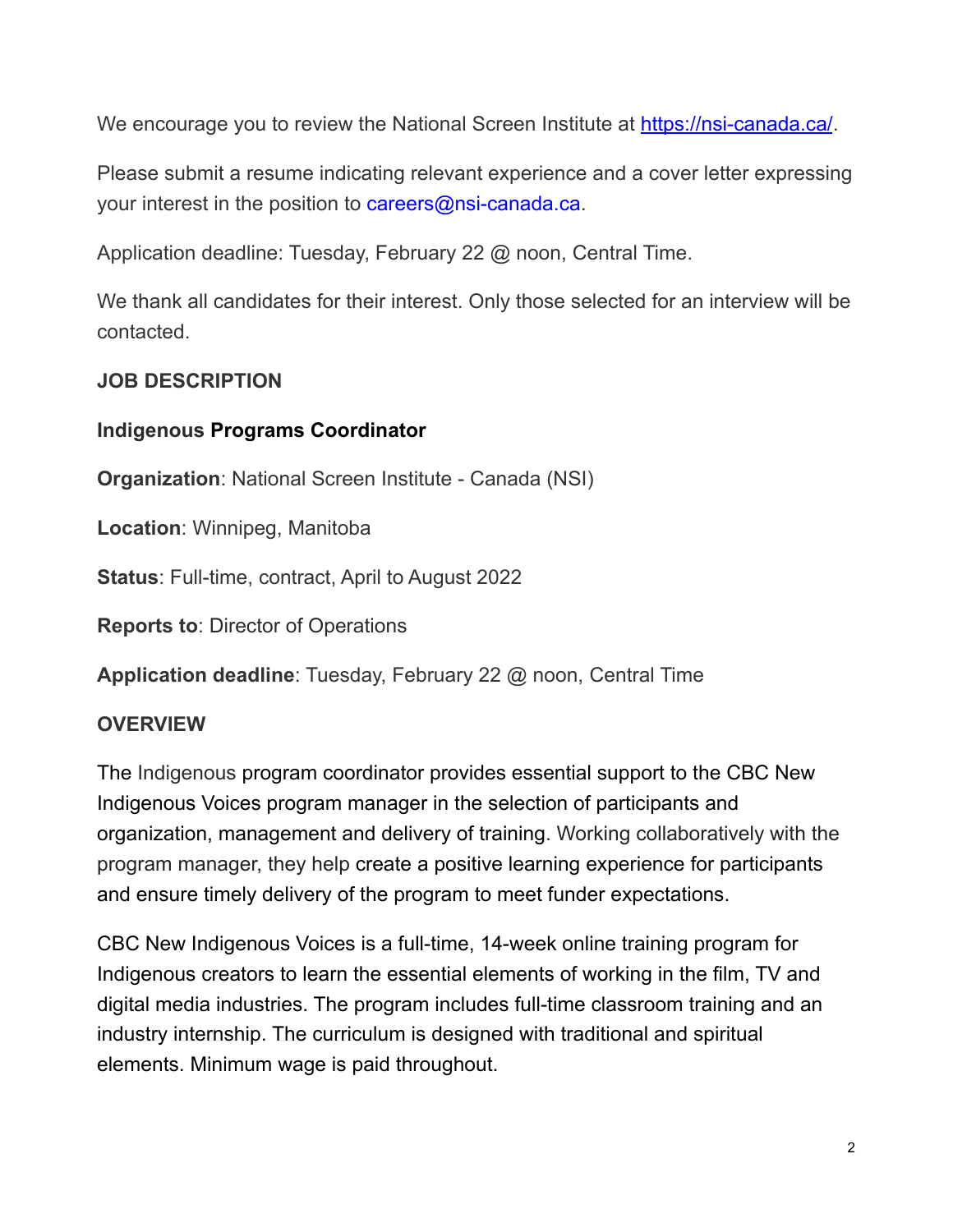The Indigenous program coordinator is a full-time contract position.

# **RESPONSIBILITIES AND DUTIES**

### **Participant selection and interviews**

- Organize applications and assist with screening and interviewing applicants.
- Using basic filmmaking knowledge, assist with the review and assessment of applications and selection of a shortlist of candidates for interview.
- Help organize and schedule a jury that includes faculty, an Elder and industry representatives.
- Contribute to creating a professional and constructive interview experience.
- Contact all applicants promptly by phone or email to inform them of the jury's decisions.

### **Participant and program support**

- Working with the program advisor(s) and program manager, support the development, planning and delivery of training curriculum that is high quality, market-relevant and gives students a competitive edge in the industry.
- Assist in organizing an online launch event and graduation ceremony including maintaining a master guest list to ensure all required attendees (sponsors, partners, faculty, presenters) are invited.
- Attend the online events to support students, staff and partners as needed.
- Working with the program manager, reach out to potential faculty and presenters, book and confirm schedules.
- Help coordinate training sessions to ensure a timely, organized and positive experience for presenters and students.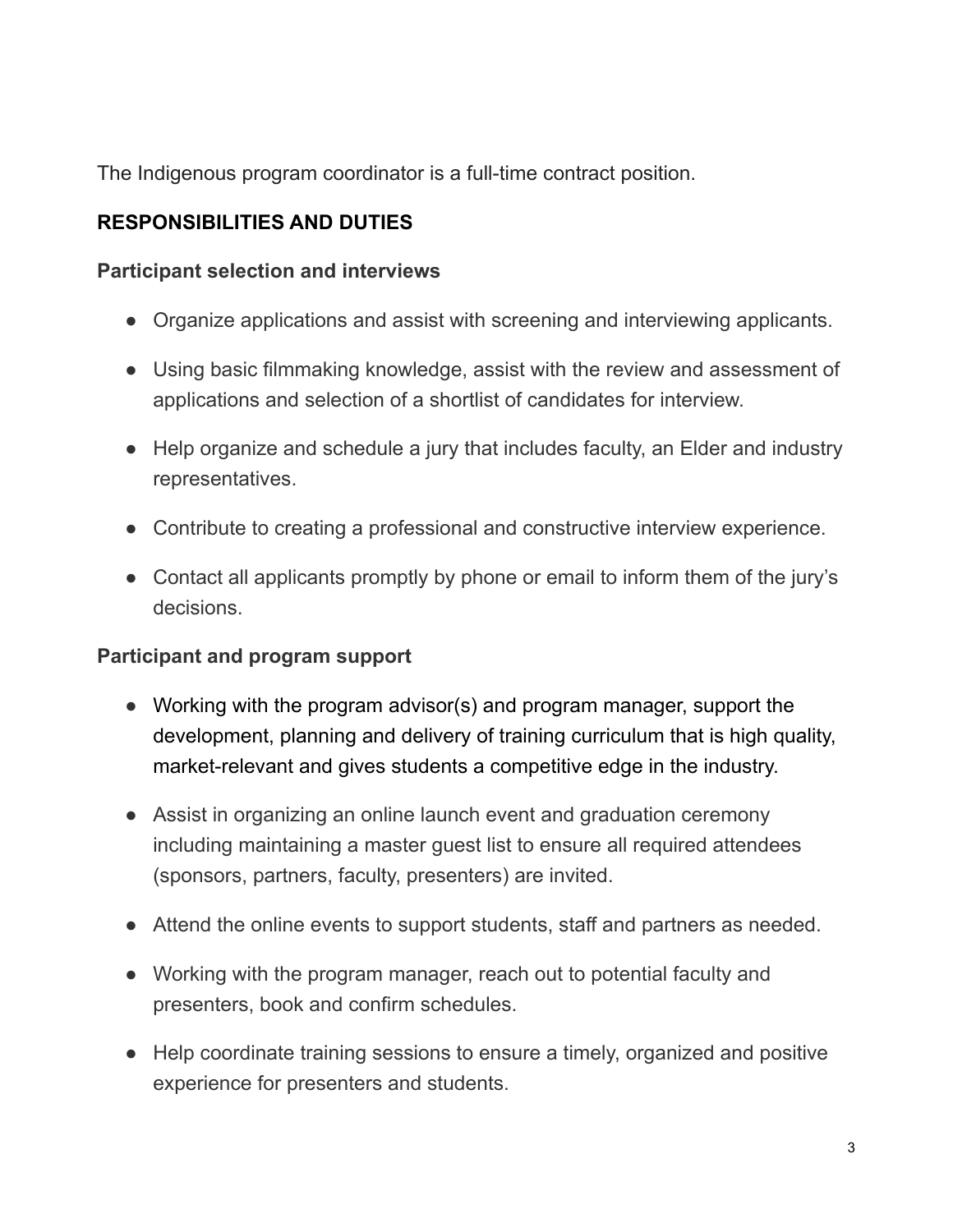- Update participant agreements, distribute to participants and obtain signatures. Ensure students understand their commitment to full program participation
- Assist with the coordination of internship placements; check in regularly with students and hosting organizations throughout the program to ensure attendance and expectations are met.
- Assist students in completing required paperwork, surveys and assignments.
- Proactively identify needs for relevant equipment and materials; arrange for pick-up and return of rentals as appropriate.
- Assist with and oversee students' creative projects (podcast episode) and their progress during the production phase.
- Establish relationships with participants and help foster cooperative working relationships to ensure program objectives are met. Be available to participants to counsel, mediate and resolve conflicts that may arise.
- Maintain a calm influence in a highly pressured, time-intensive environment. Use interpersonal and conflict resolution skills to keep participants focused and on track.
- Identify and manage other potential risks that may interfere with successful program implementation like scheduling conflicts, production delays or personal crises. Use creative problem-solving and communication skills to resolve issues satisfactorily.

# **Administration**

- Assist with exit paperwork and reports for CBC, indicating the National Screen Institute's meeting of program contract commitments.
- Prepare cheque requisitions in keeping with the program budget and submit to the director of finance for approval.